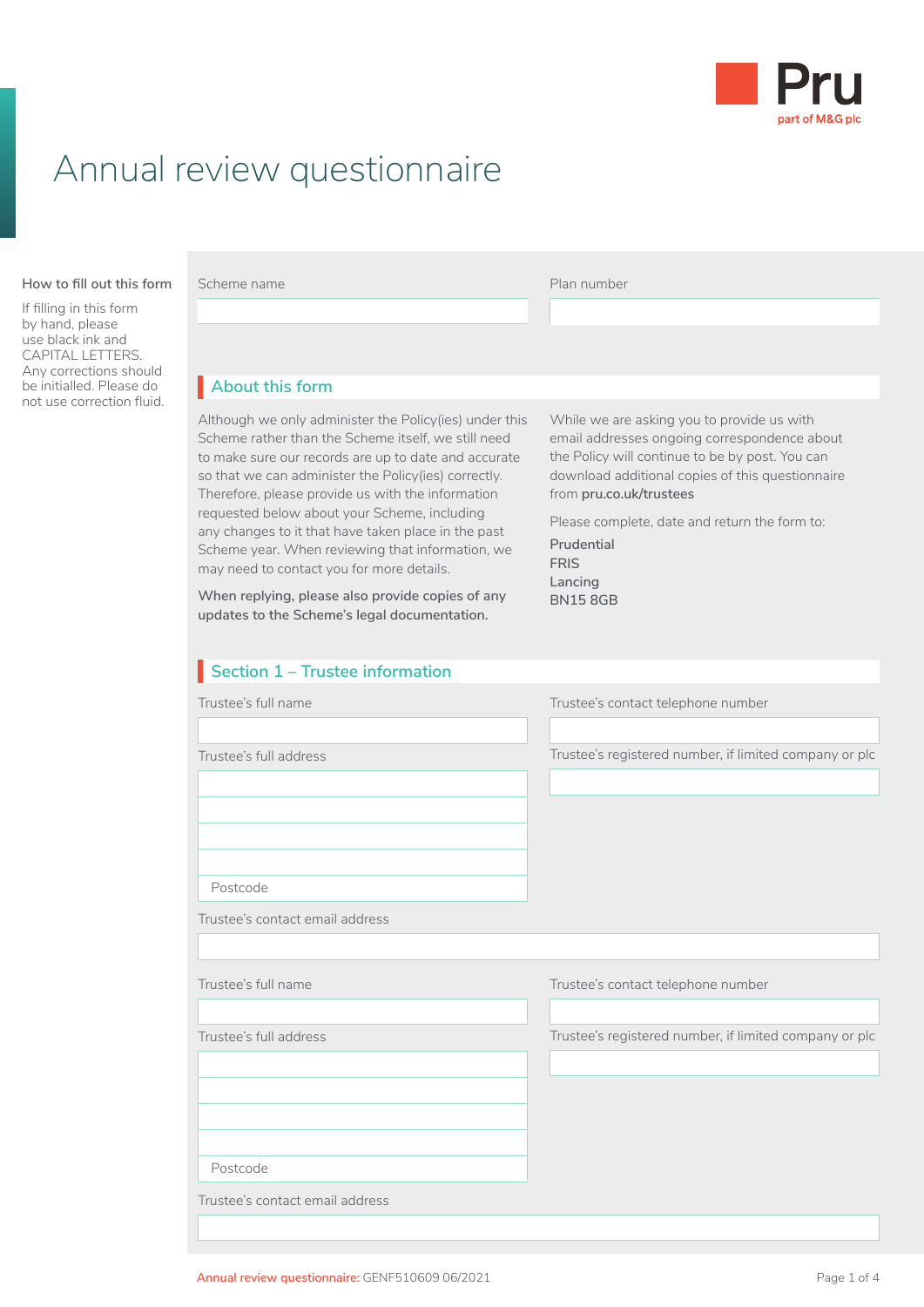## **Section 1 – Trustee information – continued** I

| Trustee's full name                                                                                                                                                                                                                                                                                                 | Trustee's contact telephone number                                                                                                                                                                                                       |
|---------------------------------------------------------------------------------------------------------------------------------------------------------------------------------------------------------------------------------------------------------------------------------------------------------------------|------------------------------------------------------------------------------------------------------------------------------------------------------------------------------------------------------------------------------------------|
| Trustee's full address                                                                                                                                                                                                                                                                                              | Trustee's registered number, if limited company or plc                                                                                                                                                                                   |
| Postcode<br>Trustee's contact email address                                                                                                                                                                                                                                                                         |                                                                                                                                                                                                                                          |
| Trustee's full name<br>Trustee's full address                                                                                                                                                                                                                                                                       | Trustee's contact telephone number<br>Trustee's registered number, if limited company or plc                                                                                                                                             |
| Postcode<br>Trustee's contact email address                                                                                                                                                                                                                                                                         |                                                                                                                                                                                                                                          |
|                                                                                                                                                                                                                                                                                                                     |                                                                                                                                                                                                                                          |
| Please continue on a separate sheet of paper, if necessary.<br><b>Section 2 - Declaration</b>                                                                                                                                                                                                                       |                                                                                                                                                                                                                                          |
| Once this document has been fully completed, the<br>by all Individual Trustees, in the space provided.                                                                                                                                                                                                              | We undertake to inform Prudential immediately:<br>of any change of name and/or address of<br>(i)<br>a Trustee;<br>the Scheme;<br>(iii) the removal or resignation of any existing<br>Trustee; and<br>Scheme name.<br>Trustee's full name |
| following declaration must be signed by<br>At least two authorised representatives of the<br>Corporate Trustees of the Scheme (if applicable), and<br>Please remember to date the form.<br>We the undersigned confirm the information<br>provided in this questionnaire is true and correct.<br>Trustee's full name | (ii) the proposed appointment of any new Trustee to<br>(iv) any other material Scheme change eg change of                                                                                                                                |
| Position                                                                                                                                                                                                                                                                                                            | Position                                                                                                                                                                                                                                 |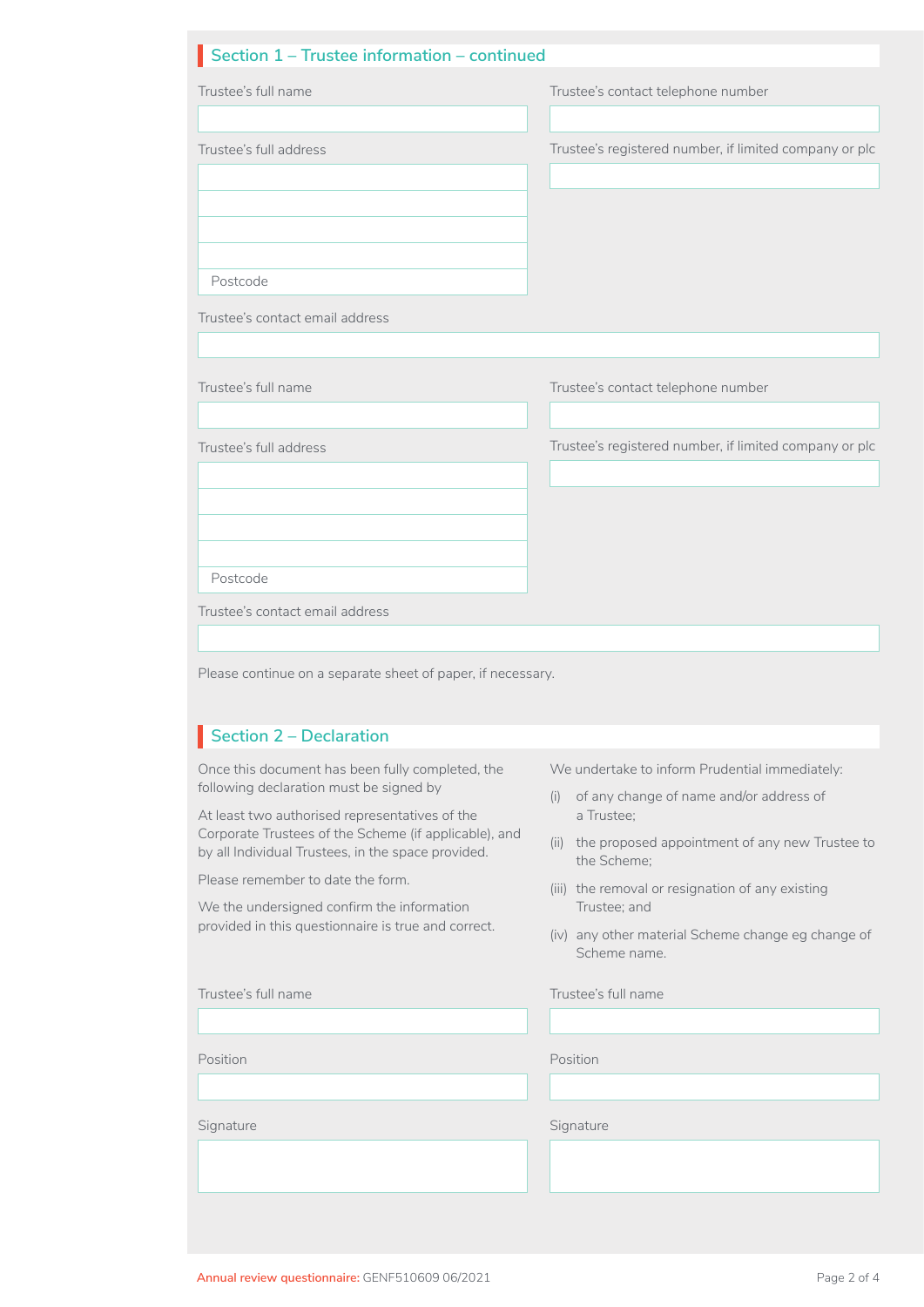| Section 2 - Declaration - continued                                                                                  |                     |  |
|----------------------------------------------------------------------------------------------------------------------|---------------------|--|
| Trustee's full name                                                                                                  | Trustee's full name |  |
|                                                                                                                      |                     |  |
| Position                                                                                                             | Position            |  |
|                                                                                                                      |                     |  |
| Signature                                                                                                            | Signature           |  |
|                                                                                                                      |                     |  |
|                                                                                                                      |                     |  |
|                                                                                                                      |                     |  |
| Authorised representative of Corporate Trustees - if using this option please provide a copy of<br>the authorisation |                     |  |
| Authorised representative full name                                                                                  | Position            |  |
|                                                                                                                      |                     |  |
| Signature                                                                                                            |                     |  |
|                                                                                                                      |                     |  |
|                                                                                                                      |                     |  |
| For and on behalf of the Corporate Trustees                                                                          |                     |  |
| Authorised representative full name                                                                                  | Position            |  |
|                                                                                                                      |                     |  |
| Signature                                                                                                            |                     |  |
|                                                                                                                      |                     |  |
|                                                                                                                      |                     |  |
| For and on behalf of the Corporate Trustees                                                                          |                     |  |
|                                                                                                                      |                     |  |
| Date                                                                                                                 |                     |  |
| Y<br>$\Box$<br>$\mathbb{M}$<br>Y<br>Y<br>Y<br>$\Box$<br>M                                                            |                     |  |
|                                                                                                                      |                     |  |
|                                                                                                                      |                     |  |
|                                                                                                                      |                     |  |
|                                                                                                                      |                     |  |
|                                                                                                                      |                     |  |
|                                                                                                                      |                     |  |
|                                                                                                                      |                     |  |
|                                                                                                                      |                     |  |
|                                                                                                                      |                     |  |
|                                                                                                                      |                     |  |